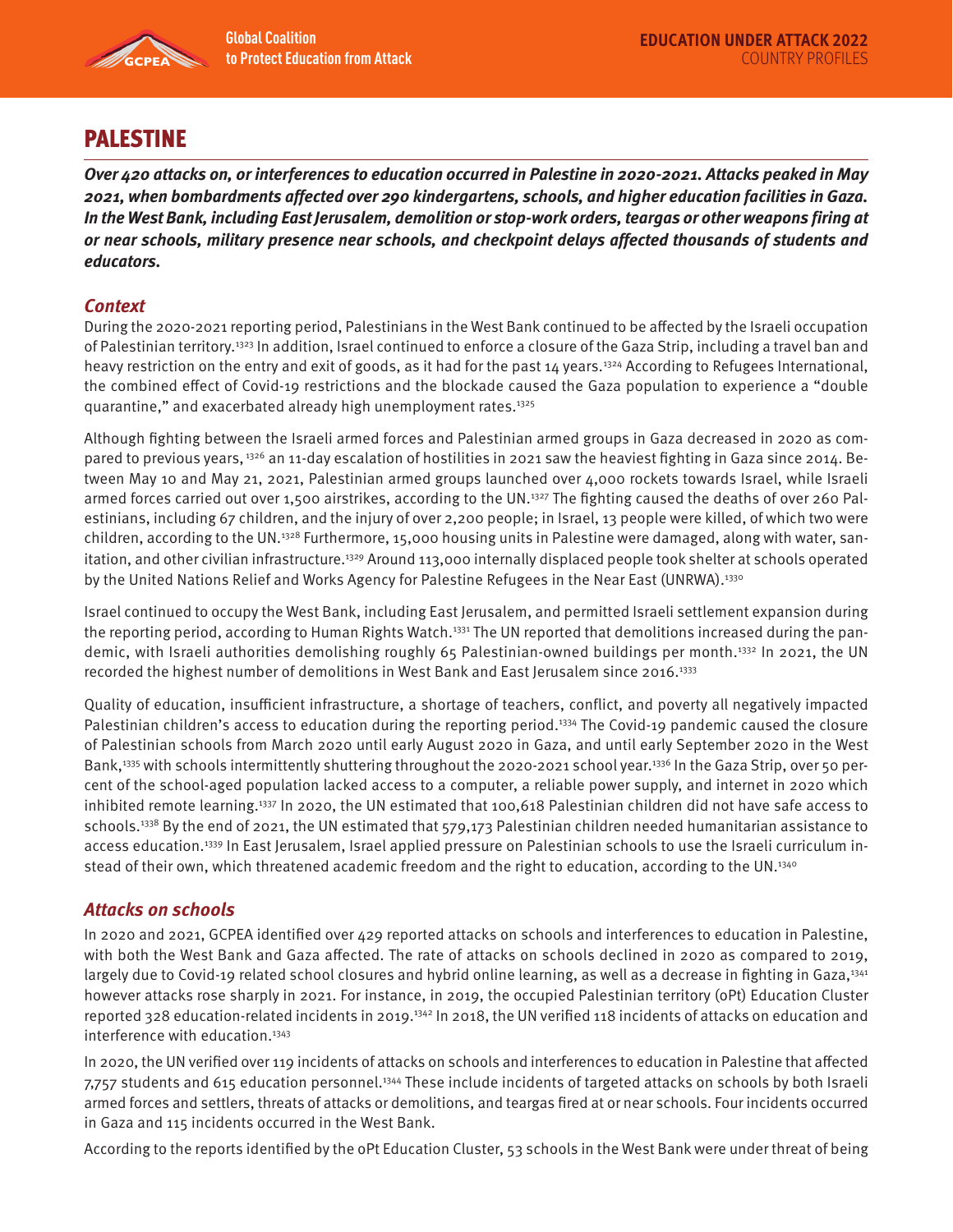

Examples of threatened or actual demolitions or stop-work orders in 2020 included:

- Local media reported that on or around February 5, 2020, Israeli armed forces issued a stop-work order to a pre-school in Susiya, Yatta municipality in Area C of the West Bank.1349
- On February 19, 2020, the Palestinian Centre for Human Rights (PCHR) and OCHA reported that in Susiya, Yatta municipality, West Bank, Israeli armed forces, accompanied by military construction vehicles and Israeli authorities, confiscated a mobile classroom.<sup>1350</sup>
- Between August 31 and September 10, 2020, Israeli armed forces seized school property and materials, including the roof, desks, and chairs, and construction materials, from Ras-at-Tin, a herding community east of Ramallah.<sup>1351</sup> The attacks forced the school's 50 students to study outside in extremely hot weather conditions, according to B'tselem, an Israeli human rights organization.<sup>1352</sup> The European Union (EU), several EU member states, and the United Kingdom had provided humanitarian funding for the school.<sup>1353</sup>

Also in 2020, Israeli security forces stormed or fired teargas inside or near school buildings. The oPt Education Cluster verified 21 incidents involving Israeli security forces firing teargas at or near education facilities or students, affecting 2,850 students and 217 education personnel.1354 While these incidents occurred less frequently, as compared to 2019 due to school closures, they injured student dozens of students:

- NRC, PCHR, and OCHA reported that on February 2, 2020, Israeli armed forces fired teargas into the schoolyard of a co-educational high school in Burin village, Nablus governorate. Students had allegedly clashed with armed Israeli settlers at the school's gates prior to the arrival of Israeli soldiers. A teargas cannister wounded the head of an 11-year-old student, who required treatment at a nearby hospital, according to NRC. The school closed for a day.1355
- The Palestine Chronicle reported that on December 20, 2020, Israeli armed forces fired teargas into a school in Anin village, Jenin governorate. Dozens of students were allegedly injured, and learning was interrupted.<sup>1356</sup>

In 2020, Israeli settlers in the West Bank also attacked schools. For instance:

- On January 28, 2020, alleged Israeli settlers set a classroom on fire and vandalized the school walls in Einabus village, Nablus governorate, according to the UN, the Education Cluster, and local media.<sup>1357</sup>
- In March 2020, OCHA reported that Israeli settlers attacked a school in H2 area of Hebron city.<sup>1358</sup>

In 2020, in Gaza, schools came under fire during attacks between Palestinian armed groups and Israeli security forces. GCPEA identified at least two reported incidents, including the following:

- OCHA and the oPt Education Cluster reported that in mid-August 2020, during fighting between Palestinian armed groups and Israeli armed forces, attacks by Israeli forces on open areas and military positions led to the minor damage of two UNRWA schools and other surrounding civilian property.1359 In one school, an explosive remnant of war (ERW) was found after the fighting, causing the school to close for three days and affecting 1,781 students.1360
- In Gaza city, on December 26, 2020, three schools, including one facility for disabled students, one elementary school, and one UNRWA-run school, were reportedly damaged during an Israeli airstrike on Gaza, according to PCHR. At the UNRWA-run school, the strike damaged 52 windows and six doors. Around 1,500 students were allegedly affected by the attacks.<sup>1361</sup>

In 2021, the oPt Education Cluster recorded 183 education-related incidents affecting 12,070 students and 501 personnel, marking an approximate 50 percent increase in incidents as compared to 2020.1362 Driving this increase was the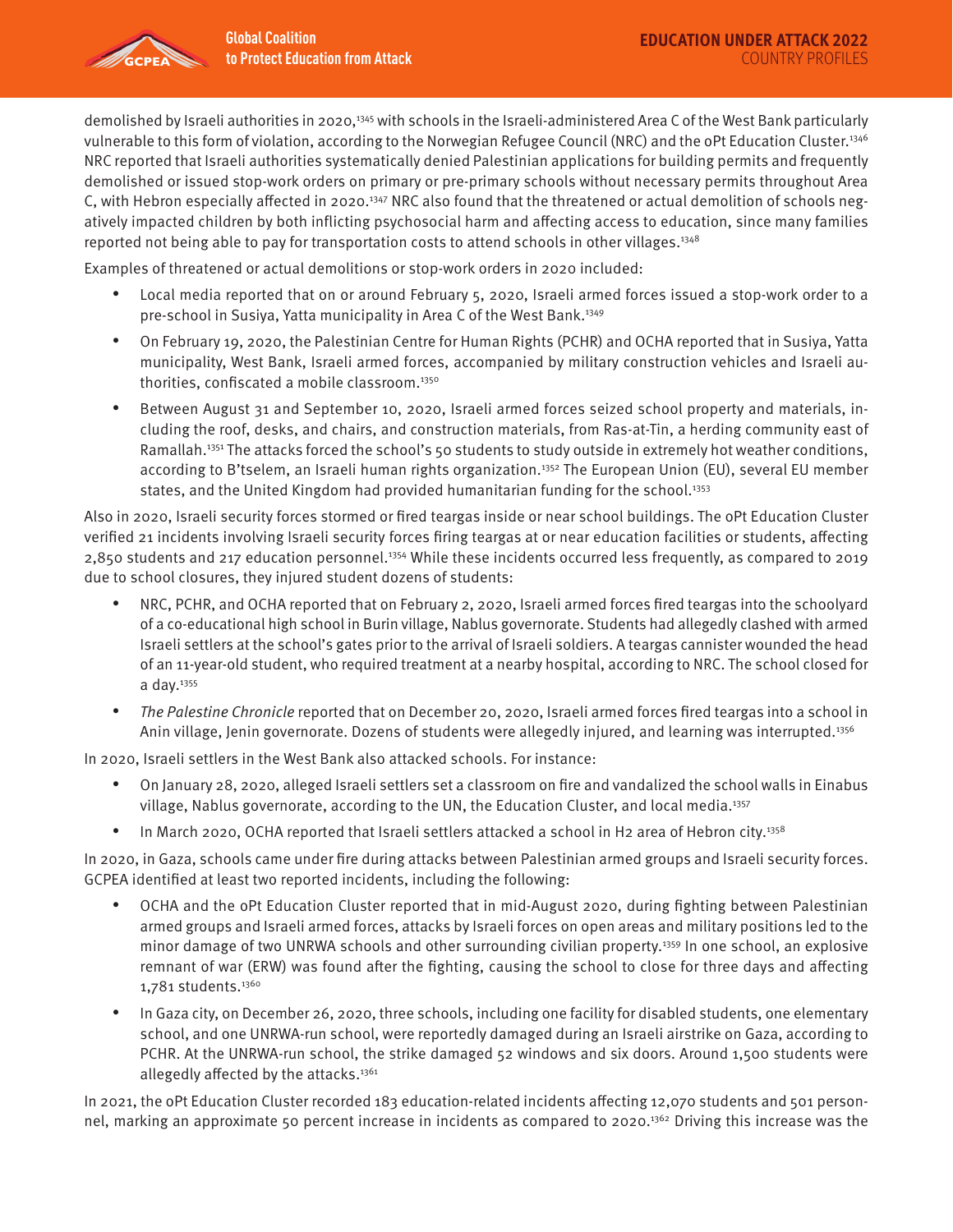

11-day escalation in Gaza in May 2021, during which over 265 education facilities, including private, public, and UNRWA schools and kindergartens, were damaged due to fighting, according to the oPt Education Cluster.<sup>1363</sup> The escalation interrupted the education of around 600,000 children as schools were closed for the safety of students and teachers.1364 Additionally, sporadic conflict-related incidents in Gaza affected schools during 2021. Examples of attacks on schools in Gaza included:

- On January 23, 2021, a store of explosive weapons exploded in Beit Hanoun, Gaza, according to the UN. The blast damaged three schools, along with other civilian infrastructure.<sup>1365</sup>
- On May 11, 2021, airstrikes hit the al-Sayedah Khadijah Girls' School and the Ahmed Harb al Kurd school near Deir al-Balah, Gaza. The Ahmed Harb Al-Kurd School, which served 550 students, was fully destroyed and the Sayedah Khadija school, which served 400 girls, sustained damages, according to PCHR.1366
- On May 11 and 12, 2021, the UN and media reported that Israeli airstrikes hit two UNRWA schools in Gaza. The strikes inflicted severe damage to at least 29 classrooms and the schools' compound wall.<sup>1367</sup>
- PCHR reported that on May 13, 2021, airstrikes targeted at the Ministry of Interior's security headquarters in al-Sheikh Zayid area of Gaza led to the damage of the Ministry of Education building and a boys' secondary school.<sup>1368</sup>

In the West Bank, including East Jerusalem, in 2021, the oPt Education Cluster reported 111 education-related incidents including 31 cases of teargas or weapons firing near or at schools, and nine cases of military entry in schools.1369 At the end of 2021, 54 schools had demolition or stop-work orders against them, according to the oPt Education Cluster.<sup>1370</sup> GCPEA also identified at least 11 reports of attacks on schools in the West Bank in 2021 from UN, media, and human rights organizations.1371 Examples included:

- The UN reported that on January 17, 2021, the Umm Qussa school in Hebron, which was recently constructed, received a demolition order under Military Order 1797.<sup>1372</sup>
- On May 14, 2021, Israeli settlers from Yitzhar settlement, accompanied by Israeli military forces, allegedly entered Urif village and engaged in clashes with Palestinian residents, according to Palestine News and Information Agency. During the fighting, Israeli settlers allegedly destroyed solar panels on top of a school.<sup>1373</sup>
- On August 29, 2021, Israeli military forces allegedly raided two schools and fired stun grenades and teargas canisters towards two schoolyards in Al-Khader, according to Palestine News and Information Agency. The two schools were evacuated as Israeli soldiers entered the school complex and no injuries were reported.<sup>1374</sup>
- On October 15, 2021, Israeli forces partially demolished a donor-funded school in Hammamat Al Maleh, Tubas, according to the West Bank Protection Consortium and the oPt Education Cluster.1375

#### **Attacks on school students, teachers, and other education personnel**

During the 2020-2021 reporting period, GCPEA identified at least 85 reported incidents of attacks on school students, teachers, or other education personnel in Palestine. Attacks on students and staff declined during the reporting period, in part due to the prolonged closure of schools in 2020 which limited movements along school routes where students and staff were frequently targeted in earlier years. By comparison, in 2018 and 2019, GCPEA collected dozens of reports of incidents that harmed hundreds of school students and staff, primarily in the West Bank.1376 In 2019 alone, the UN verified 37 incidents of detention of children commuting to or from school.<sup>1377</sup>

In 2020, the oPt Education Cluster verified eight incidents in which students were detained at school, or on the way to or from school, 32 cases of delays at checkpoints, and five cases of intimidation while commuting to school that impacted 110 male students.1378 Multiple incidents of weapons firing at students who were en route to or from school also occurred during the reporting period, according to the oPt Education Cluster.1379 In 2020, Save the Children documented the arrests of students on the way to or from school, some of whom were detained for months.<sup>1380</sup> In some cases, arrests happened when clashes or protests occurred near school.<sup>1381</sup> GCPEA also identified three incidents of arrest, or threats of arrest, of students and teachers in 2020:

Wafa News Agency reported that on February 2, 2020, Israeli armed forces allegedly detained and took the fin-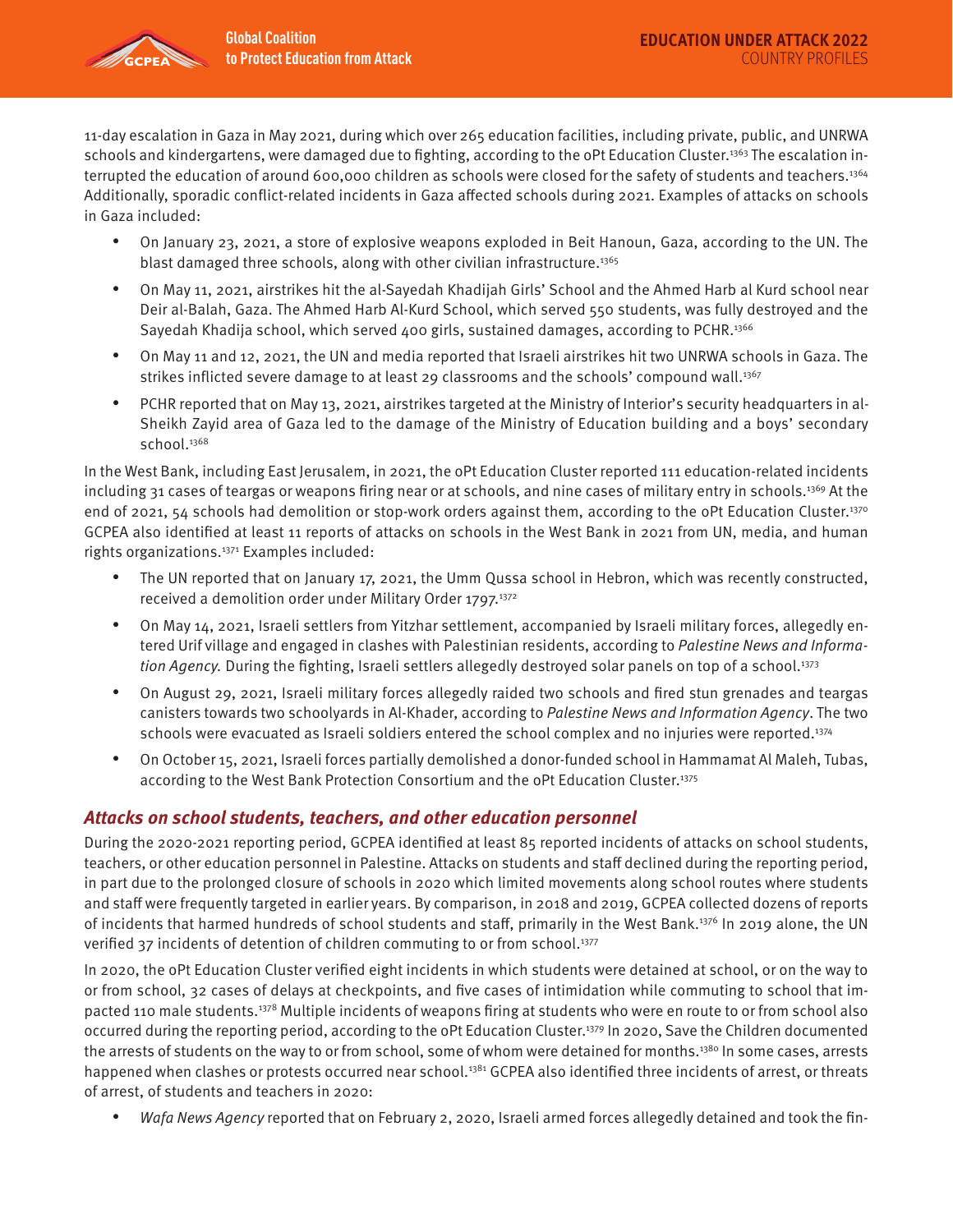

gerprints of several students from a school in Tuqu town, Bethlehem governorate. The report claimed that soldiers were frequently present near the school, but did not specify a reason for the arrests.<sup>1382</sup>

- Two days later, on February 4, 2020, Israeli armed forces allegedly arrested two Palestinian teachers on their way to the same school in Tuqu, Bethelem governorate, according to Wafa News Agency. The soldiers also reportedly threatened to storm the school.<sup>1383</sup>
- Wafa News Agency reported that on December 8, 2020, Israeli armed forces blocked teachers on their way to work at Susiya school in Yattah municipality, Hebron governorate. The soldiers allegedly threatened to detain the teachers after stopping them on the road.<sup>1384</sup>

In addition, GCPEA identified at least four reported incidents of violent attack with rubber bullets, ammunition, or teargas, on school students while they were on their way to, or outside, schools in 2020.1385 These included:

- On February 15, 2020, OCHA and PCHR reported that a rubber bullet fired by Israeli police struck an 8-year-old student on his way home from school in Al Isawiya neighborhood of East Jerusalem. The attack caused severe injury and the loss of an eye.<sup>1386</sup>
- On May 30, 2020, Israeli security forces shot and killed a 32-year-old disabled student who was walking to his school for special needs students in East Jerusalem, according to Human Rights Watch, The New York Times, BBC, and PCHR. Police officers reported that they had wrongly assumed that the student was carrying a gun, and opened fire.<sup>1387</sup>
- OCHA reported that in mid-October 2020, in Al Jalazun, Ramallah governorate, Israeli armed forces allegedly fired teargas at school children who allegedly threw stones at the soldiers. Soldiers then followed students into the school and reportedly locked students into classrooms.<sup>1388</sup>

In 2021, the oPt Education Cluster verified at least 23 cases of arrests or detention of students at, or on the way to or from, schools, and 27 cases of intimidation or delays at checkpoints or on the way to or from school, and three threats of violence to students and staff, among others.1389 In addition, GCPEA identified 19 reported incidents attacks on school students and education personnel in the West Bank, including East Jerusalem;<sup>1390</sup> some of these incidents may be included in the oPt Education Cluster's count. GPCEA observed that most of the reported incidents occurred between September and December 2021, with the town of Al-Lubban Al-Sharqiya, near Nablus, particularly affected. In some cases, both Israeli settlers and Israeli security forces perpetrated attacks.

Examples of arrest or detention in 2021 included:

- On March 14, 2021, local media reported that Israeli soldiers arrested two male Palestinian high school students who were on their way home from school in Zabbouba village, near Jenin, West Bank.<sup>1391</sup>
- PCHR reported that on May 31, 2021, Israeli armed forces arrested a 15-year-old male student as he was leaving school in the al-Tur area of East Jerusalem.<sup>1392</sup> The oPt Education Cluster verified that Israeli soldiers detained a male student who was on his way home from Al Khader Secondary School in Jenin, West Bank, on October 12, 2021. The soldiers hit and handcuffed the student, forced him inside a vehicle, and sprayed gas inside the vehicle; soldiers detained the student for around six hours and threatened to arrest him.1393

In 2021, examples of teargas or weapons firing on students included:

- On September 22, 2021, the Foundation for Middle East Peace, along with local media sources reported that a Palestinian youth was injured by an Israeli rubber-coated steel bullet after a confrontation between Israeli military forces and residents broke out near the al-Tur Secondary Boys' School in East Jerusalem.1394
- On November 16, 2022, Israeli security forces reportedly fired teargas at dozens of female school students who were on their way to school in Al-Lubban Al-Sharqiya village, Nablus, West Bank. Media sources reported that around 70 students were injured due to teargas and that one student was hospitalized after being beaten with the butt of a rifle.<sup>1395</sup>
- On November 25, 2021, five military vehicles carrying 30 Israeli military forces stationed on the route to As-Sawiya Al Lubban Secondary School, in Nablus, West Bank while students were on their way to class. Students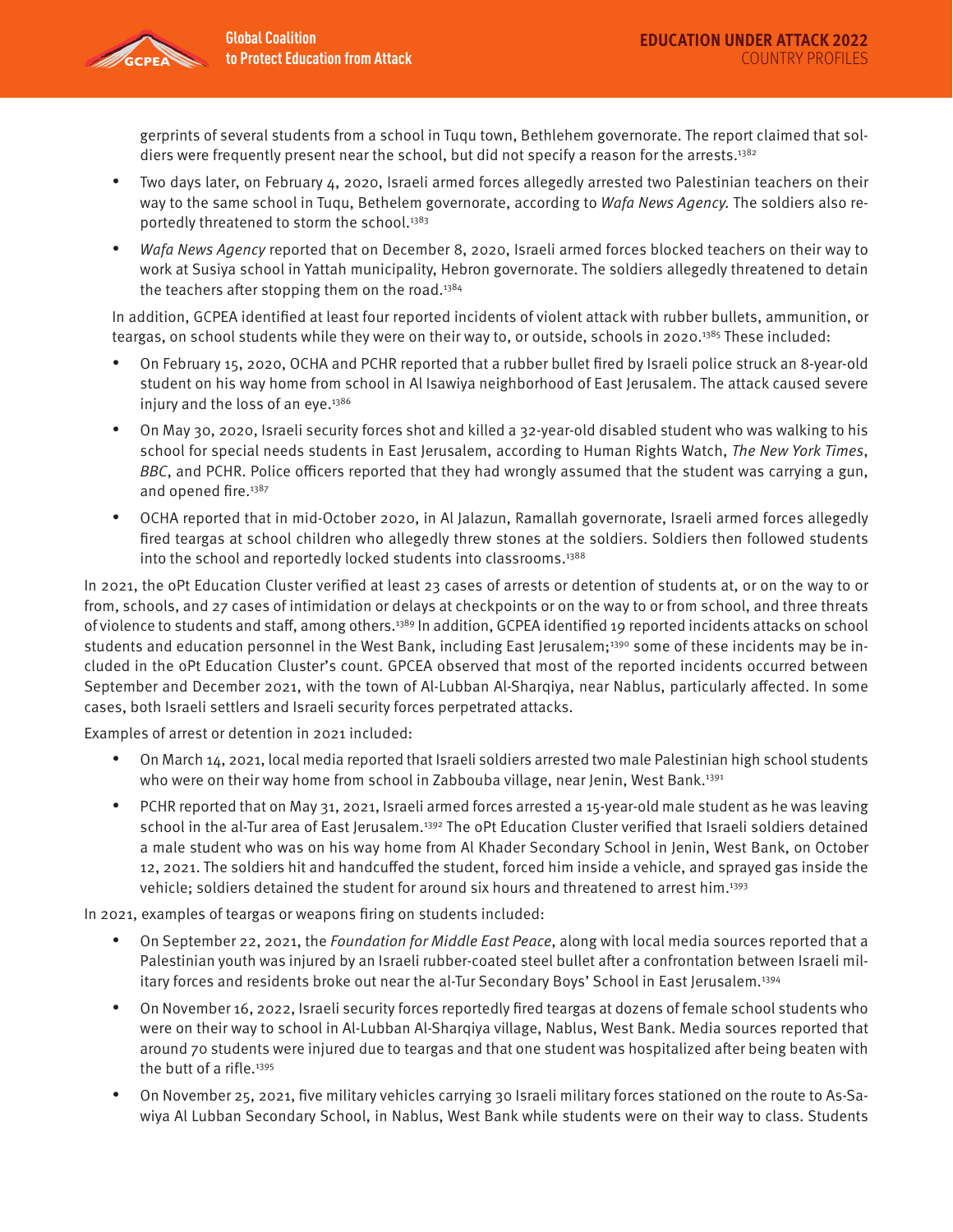

and the soldiers clash, resulting in the injury of one student who was struck in the eye by a piece of a rubbermetal coated bullet.<sup>1396</sup>

Israeli settlers and armed forces also threatened students and teachers or prevented them from accessing schools in 2021:

- On August 18, 2021, Israeli armed forces blocked the entrance of Tayasir Boys School in Tubas, West Bank and prevented students from entering. engaged in clashes according to UN and media sources. On the same day, the UN reported that two students were injured in clashes that erupted near the school. $1397$
- On November 28, 2021, Israeli settlers, alongside Israeli security forces, entered Al-Lubban Al-Sharqiya, Nablus, West Bank, and harassed and chased students and blocked them from entering the school, according to ACLED and local media.<sup>1398</sup>

## **Military use of schools and universities**

In 2020 and 2021, GCPEA identified several reports of military use of schools annually in Palestine, as in previous years. For instance, in 2019, the UN verified four cases of military use of schools.<sup>1399</sup> While the oPt Education Cluster monitored military presence near schools, GCPEA could not determine how many of these met GCPEA criteria for military use.

The oPt Education Cluster identified 17 incidents of Israeli military presence around schools in the West Bank in 2020, with Tuqu, H2-Hebron, and south Nablus most affected.<sup>1400</sup> Also in 2020, GCPEA identified one reported incident of military use of schools. On May 8, 2020, PCHR reported that Israeli armed forces entered al-Aroub refugee camp in Hebron and positioned themselves near the camp's UNRWA schools. During the operation, they also allegedly raided homes and arrested two children.<sup>1401</sup>

In 2021, the oPt Education Cluster verified 16 cases of military presence around schools in the West Bank.1402 In addition, GCPEA identified five cases of military use of schools, some of which may have been included in the oPt Education Cluster's count. Of these, three occurred in the West Bank and involved Israeli armed forces positioning themselves near schools to launch operations in surrounding communities, as reported by local human rights monitors.1403 For example, according to the Israeli Information Center for Human Rights in the Occupied Territories, Israeli troops reportedly engaged in training near a school in Tayasir, Tubas, West Bank on August 24, 2021.<sup>1404</sup>

The other two cases of reported military use occurred in Gaza in May 2021 and involved Palestinian armed groups reportedly building underground tunnels underneath schools to support their operations. For example:

- The UN and Israeli media reported that Palestinian armed groups had built a tunnel around 7.5 meters beneath an UNRWA compound housing two boys' schools. The tunnel was discovered after an Israeli airstrike hit the school courtyard and uncovered the tunnel on an unknown date between May 13 and 15, 2021, according to the UN.1405
- Israeli media made an unverified report that on May 15, 2021, Palestinian armed groups had allegedly stored rocket launchpads underneath a school courtyard in Gaza.<sup>1406</sup>

# **Attacks on higher education**

During the 2020-2021 reporting period, GCPEA received reports of at least 19 attacks on higher education. Attacks on higher education occurred at a similar rate to the 2017-2020 reporting period when GCPEA identified between five and eight reported incidents annually. In 2020, Scholars at Risk reported that sources at Birzeit University estimated that over 80 of its students were detained by Israeli authorities.<sup>1407</sup>

In 2020, GCPEA identified at least four incidents of attacks on university students and staff. These cases involved the arrest or detention of Palestinian scholars, often in direct relationship to their scholarship or roles as campus leaders. For example:

• On March 6, 2020, Israeli armed forces reportedly arrested five university students after conducting a raid on student dormitories at Birzeit University in Ramallah, West Bank. International Middle East Media Center re-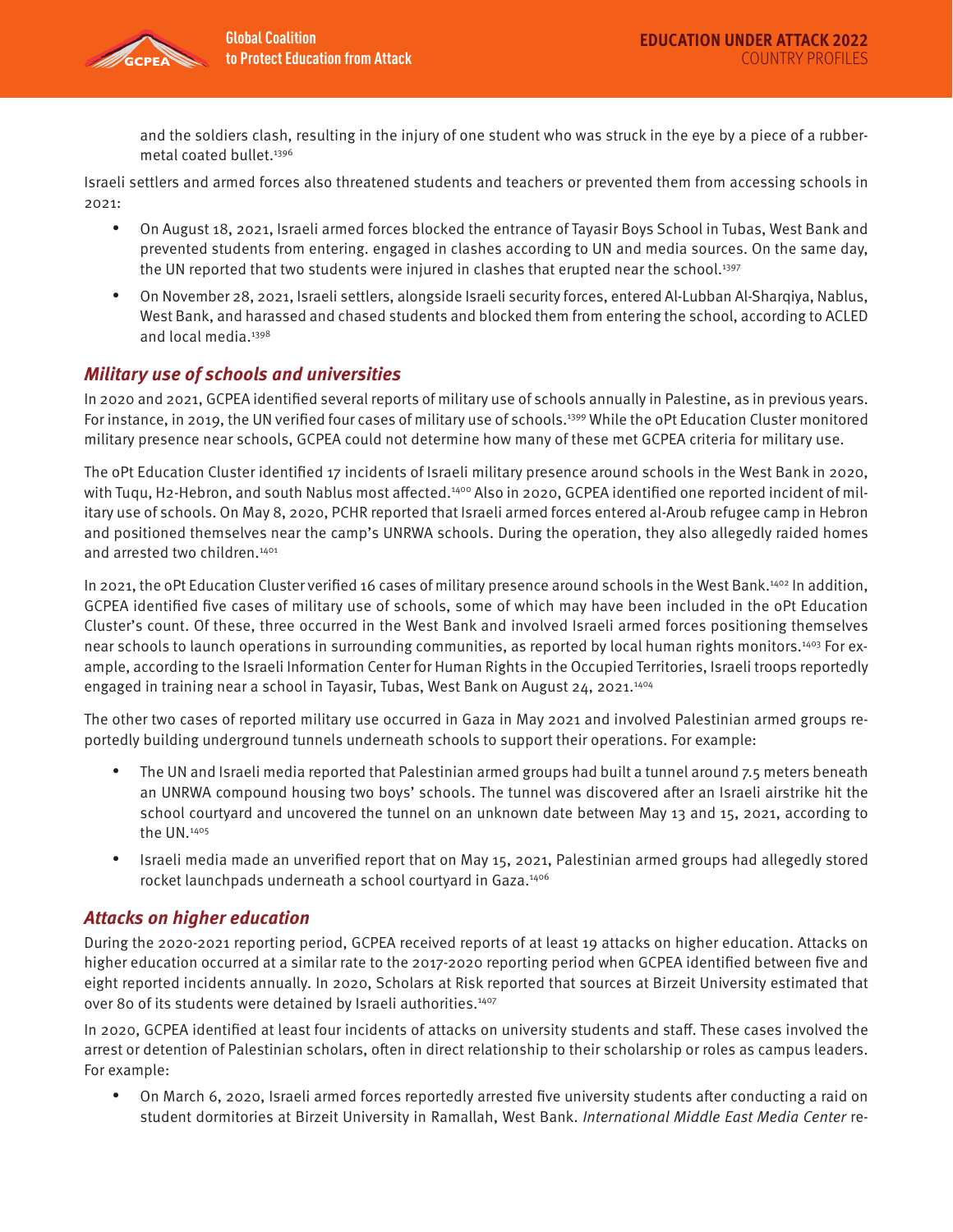

ported that Israeli authorities accused the students of belonging to the Islamic Bloc, a student branch of Hamas movement.1408

- Scholars at Risk and local media reported that on June 4, 2020, Israeli security forces arrested the secretary of Birzeit University Student Council's planning committee from his home in Tulkarm. Few details about the student's detention were available at the time of writing; however, Scholars at Risk reported that students of Birzeit University had been increasingly targeted by Israeli security forces since 2019.<sup>1409</sup>
- On July 9, 2020, Israeli security forces reportedly detained a female student of Birzeit University from her home in Ramallah, West Bank, according to Scholars at Risk and local media. Few details of the arrest were available; however, Scholars at Risk reported a recent pattern of arrests of university students.<sup>1410</sup>
- Scholars at Risk and the Scientific American reported that on July 16, 2020, Israeli security forces detained an Al-Quds University professor at a checkpoint while he was returning home from work. The scholar was allegedly targeted for his posts on social media.<sup>1411</sup>

In addition, GCPEA identified at least one reported attack on a higher education facility. PCHR reported that on December 26, 2020, in Gaza City, airstrikes hit on or near the Eastern Gaza Directorate of Education training center, damaging its windows.<sup>1412</sup>

In 2021, GCPEA collected at least three reports of attacks on higher education students in the West Bank, including East Jerusalem and Gaza City. The Birzeit University, located in the West Bank, reported in August 2021 that Israeli armed forces had repeatedly targeted its students throughout the 2020-2021 academic year and disrupted learning and violated academic freedom.1413 For example:

- PCHR reported that on February 7, 2021, Israeli armed forces detained a male student at a checkpoint near Tulkarm while he was on his way to Abu Dis University.1414
- Local media sources reported that on July 14, 2021, Israeli armed forces arrested 33 students from Birzeit University who were traveling by bus near Turmas Aya.<sup>1415</sup> Birzeit University reported in early August 2021 that 14 students remained in detention without a hearing in military court.<sup>1416</sup>
- The Al Mezan Center for Human Rights reported that on September 22, 2021, Gaza Strip police forces allegedly assaulted Palestinian students who attended Al Azhar University in Gaza, as well as campus security. Some students were taken to the hospital for their injuries.<sup>1417</sup>

Attacks on higher education facilities increased in 2021, particularly within the context of renewed hostilities in Gaza. In May 2021, a human rights monitor reported that 12 higher education facilities were damaged within the context of renewed fighting in Gaza.1418 GCPEA also identified four incident reports of attacks on university facilities during the hostilities, two occurring in the West Bank and two in Gaza. These were:

- On May 13, 2021, an airstrike damaged al Quds University and a vocational center located in al-Sheikh Zayid area of northern Gaza, according to PCHR.1419
- Local media sources reported that early on the morning of May 14, 2021, Israeli armed forces fired teargas and stun canisters at Al Quds University in Abu Dis, Al Quds, West Bank, resulting in a fire in one of the university's buildings.1420
- On May 14, 2021, Reuters and local media reported that airstrikes hit a multi-level building in Gaza city that housed education centers belonging to the Islamic University and other institutes. The building also had a bookstore and printing press.<sup>1421</sup>
- Scholars at Risk and media reported that around 100 Israeli security forces forcibly entered Birzeit University on December 14, 2021, where they damaged learning materials, physically assaulted campus security guards, and confiscated students' personal items.<sup>1422</sup>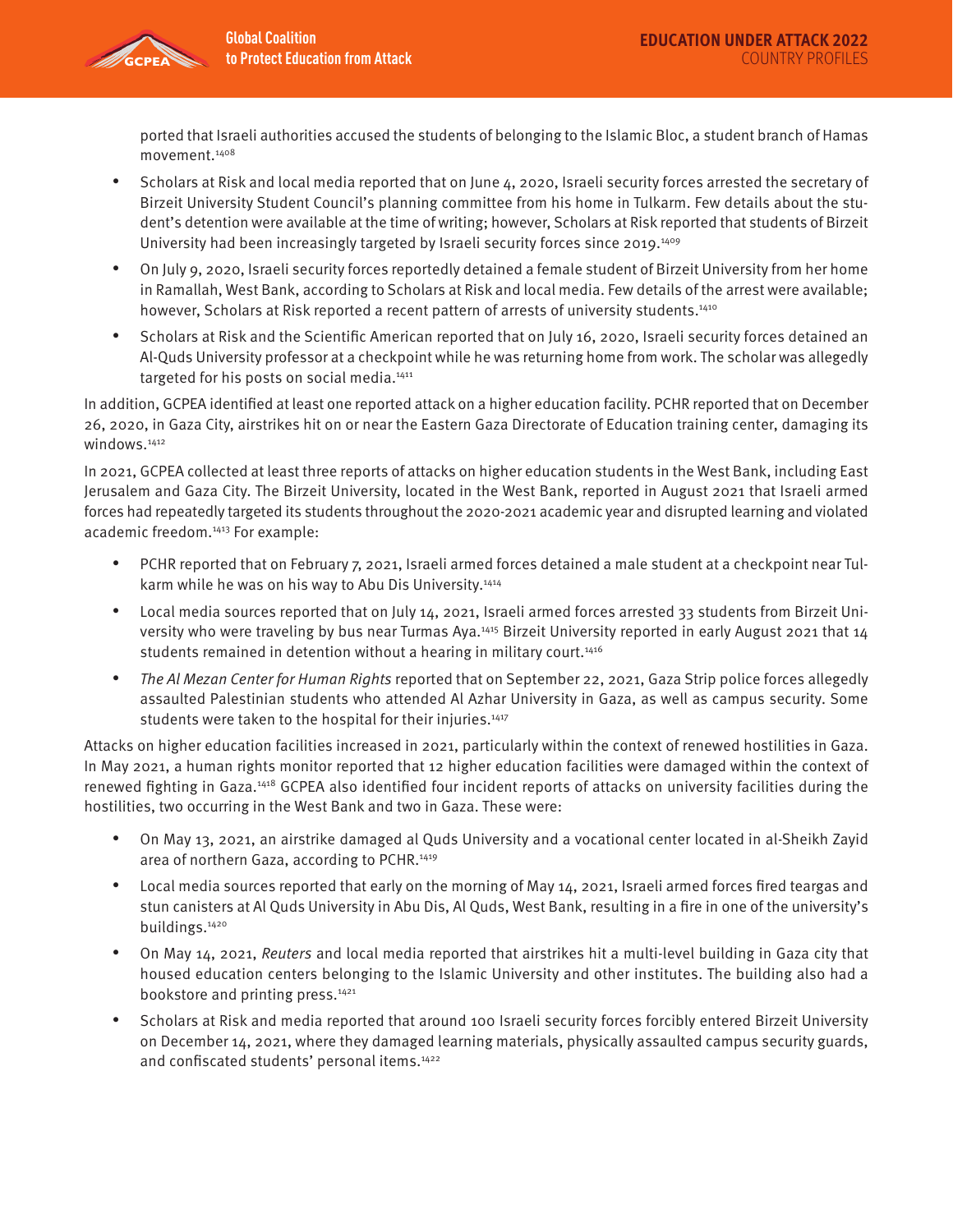

1323 Human Rights Watch, A Threshold Crossed: Israeli Authorities and the Crimes of Apartheid and Persecution (New York: Human Rights Watch, April 27, 2021).

1324 Human Right Watch, World Report 2021: Events of 2020 (New York; Human Rights Watch, 2021), Israel/Palestine Chapter. Al Mezan Center for Human Rights, "In Focus: The Effects of Israel's Tightened Blockade on the Economic and Humanitarian Conditions in the Gaza Strip 10 May 16 June 2021," Al Mezan Center for Human Rights, July 5, 2021.

1325 Sahar Atrache, "Double Quarantine in Gaza: COVID-19 and the Blockade," Refugees International Issue Brief, September 9, 2020. "4,000 lost their jobs in Gaza during COVID-19," Middle East Monitor, July 20, 2020.

1326 Meir Intelligence and Terrorism Information Center, "Trends in Anti-Israeli Palestinian Terrorism, 2020," January 2021.

1327 "Security Council briefing on the situation in the Middle East, including the Palestinian question (as delivered by UN Special Coordinator Wennesland), 27 May 2021," UN Special Coordinator for the Middle East Peace Process, May 27, 2021.

1328 "Response to the escalation in the oPt | Situation Report No. 10 (September 2021)," OCHA, October 10, 2021.

1329 OCHA, "Occupied Palestinian Territory: Response to the escalation in the oPt Situation Report No. 1: 21-27 May 2021," OCHA, May 28, 2021.

1330 OCHA, "Occupied Palestinian Territory: Response to the escalation in the oPt Situation Report No. 10: (September 2021)," OCHA, October 14, 2021.

1331 Human Right Watch, World Report 2021: Events of 2020 (New York; Human Rights Watch, 2021), Israel/Palestine Chapter.

1332 OCHA, "Unlawful Demolitions in the West Bank Spike During COVID-19," (New York; United Nations Office for the Coordination of Humanitarian Affairs, 2020.

1333 OCHA, "West Bank Demolitions and Displacement: An Overview November – December 2021," OCHA, February 1, 2022.

1334 NRC, Raided and Razed: Attacks on West Bank Education (NRC: Oslo, October 2020), p. 10.

1335 UNICEF, "Making Schools Safe in the State of Palestine Amidst Widening Pandemic," UNICEF, December 29, 2020. "Occupied Palestinian Territory: COVID-19 Emergency," OCHA Situation Report, March 24, 2020, p. 9.

1336 UNICEF, "Making Schools Safe in the State of Palestine Amidst Widening Pandemic" (New York; UNICEF, 2020), December 29, 2020.

1337 UNICEF, State of Palestine: Humanitarian Situation Report End of Year 2020 (New York; UNICEF, 2021, p. 2.

1338 OCHA, Palestine: Humanitarian Needs Overview 2021 Draft, p. 20.

1339 OCHA, Palestine: Humanitarian Needs Overview 2022, p. 44

1340 OCHA, Palestine: Humanitarian Needs Overview 2021 Draft, p. 35.

1341 OCHA, Palestine: Humanitarian Needs Overview 2021 Draft, p. 34. "After tear gas use against West Bank students double, Coronavirus restrictions see incidents drop to zero," Save the Children news release, April 29, 2020. oPt Education Cluster, "Education-Related Incidents in oPt :Annual Report January - December 2020."

1342 "Education-Related Incidents in oPt Annual Report January - December 2019," oPt Education Cluster, June 2020, p. 1.

1343 UN General Assembly and Security Council, "Children and armed conflict: Report of the Secretary-General," A/73/907-S/2019/509, July 30, 2019, para. 91.

1344 oPt Education Cluster, "Education-Related Incidents in oPt :Annual Report January - December 2020," May 2021.

1345 oPt Education Cluster, "Education-Related Incidents in oPt :Annual Report January - December 2020," May 2021.

1346 oPt Education Cluster, "Education-Related Incidents in oPt: Annual Report January - December 2020," May 2021. NRC, Raided and Razed: Attacks on West Bank Education (NRC: Oslo, October 2020), p.13.

1347 NRC, Raided and Razed. oPt Education Cluster, "Education-Related Incidents in oPt: Annual Report January - December 2020, (Jerusalem: oPt Education Cluster," p. 1.

1348 NRC, Raided and Razed.

<sup>1349</sup> "Israel orders halt to rehabilitation of a school playground, issues demolition of structure," Wafa News Agency, February 5, 2020. "Israeli attacks during February 2020," Wafa News Agency, March 2020. "Halt of Work Notice for Sosiya playground South Hebron" POICA, February 5, 2021. 1350 OCHA, "Protection of Civilians Report | 18 February - 2 March 2020," March 5, 2020. PCHR, "PCHR Weekly Report On Israeli Human Rights Violations in the Occupied Palestinian Territory (13– 19 February 2020)," IMEMC News, February 21, 2020.

1351 OCHA, "Protection of Civilians Report | 25 August – 7 September 2020," OCHA, September 10, 2020. "Despite heatwave and pandemic, on first day of school, Israel demolishes Palestinian homes and confiscates essential equipment," Facing Expulsion blog. B'tselem, "Israel confiscated classroom chairs and tables at elementary school in the Palestinian community of Ras al-Tin," B'tselem, Facing Expulsion blog, September 10, 2020.

"Save the Ras a-Tin Elementary School!," B'tselem, October 26, 2020.

1352 "Israel confiscated classroom chairs and tables at elementary school in the Palestinian community of Ras al-Tin," B'tselem, Facing Expulsion blog, September 10, 2020. "Despite heatwave and pandemic, on first day of school, Israel demolishes Palestinian homes and confiscates essential equipment," B'tselem, Facing Expulsion blog.

1353 Lawyers for Palestinian Human Rights, "Letter to Rt Hon Dominic Raab MP," October 19, 2020. James Cleverly MP, "Letter to Tareq Shrourou,"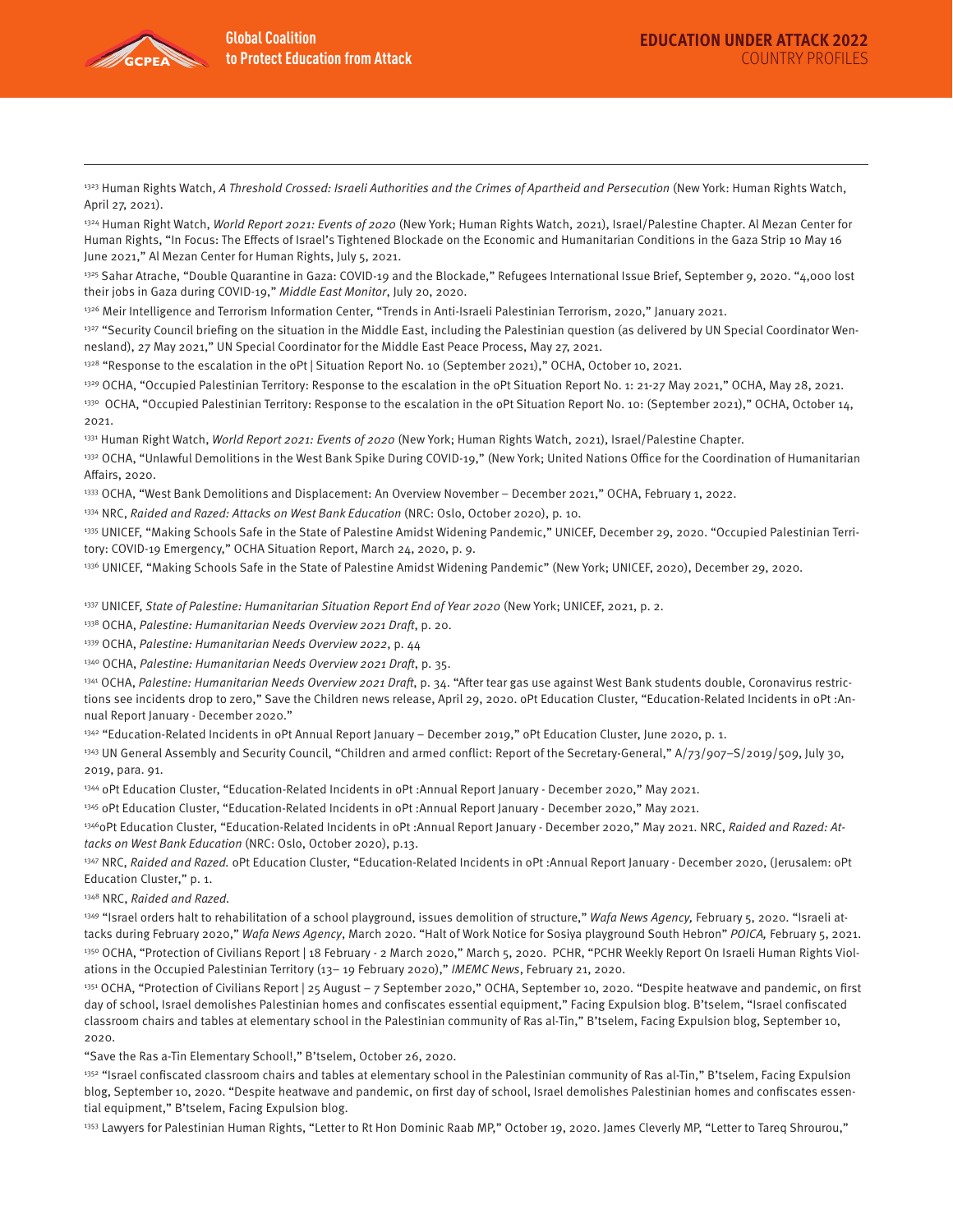

November 13, 2020. "Israel to demolish European-funded school in central West Bank," Norwegian Refugee Council press release, October 14, 2020.

1354 oPt Education Cluster, "Education-Related Incidents in oPt :Annual Report January - December 2020," p. 3.

1355 OCHA, "Protection of Civilians Report | 21 January - 3 February 2020," February 6, 2020. PCHR, "PCHR Weekly Report On Israeli Human Rights Violations in the Occupied Palestinian Territory (30 January – 05 February 2020)," IMEMC News, February 6, 2020. NRC, Raided and Razed, p. 13.

<sup>1356</sup> "Israeli Forces Fire Teargas Grenades inside West Bank School Suffocating Students, Teachers," The Palestine Chronicle, December 17, 2020. <sup>1357</sup> Al Ghad (Jordan), as cited in ACLED, Event ID PSE6727. OCHA, "Protection of Civilians Report | 21 January - 3 February 2020," February 6, 2020. PCHR, "PCHR Weekly Report On Israeli Human Rights Violations in the Occupied Palestinian Territory (23 - 29 January 2020)," IMEMC News, January 30, 2020. "Israeli attacks during January 2020," WAFA News Agency, February 2020. oPt Education Cluster, "Education-Related Incidents in oPt :Annual Report January - December 2020," May 2021.

1358 OCHA, "Protection of Civilians Report | 17 - 30 March 2020," April 2, 2020.

1359 OCHA, "Protection of Civilians Report | 11 - 24 August 2020," August 27, 2020. oPt Education Cluster, "Education-Related Incidents in oPt :Annual Report January - December 2020," May 2021, p. 2.

1360 oPt Education Cluster, "Education-Related Incidents in oPt :Annual Report January - December 2020," May 2021, p. 2. Information received from a UN respondent on November 5, 2021.

<sup>1361</sup> PCHR, "PCHR Weekly Report On Israeli Human Rights Violations in the Occupied Palestinian Territory (24 – 30 December 2020)," IMEMC News, January 1, 2021.

1362 oPt Education Cluster, Education-Related Incidents in oPt : Annual Report January - December 2021, p. 1.

1363 "Education Cluster Report on Damage in Educational Facilities Gaza Strip," oPt Education Cluster, July 2021, p. 4-5. GCPEA, "Measuring the impact of attacks on education in Palestine," GCPEA, April 5, 2021, p. 10.

1364 OCHA, Palestine oPt Humanitarian Needs Overview 2022 Working Draft, OCHA, December 2021, p. 20.

1365 OCHA, "Protection of Civilians Report | 19 January - 1 February 2021," February 4, 2021.

1366 PCHR, "Weekly Report on Israeli Human Rights Violations in the Occupied Palestinian 11 -19 May 2021," Palestinian Centre for Human Rights, May 20, 2021.

1367 Received from UNRWA via email on May 13, 2021. Tovah Lazaroff, "Two UNRWA schools hit during IDF air strikes on Gaza," The Jerusalem Post, May 13, 2021. Nidal Al-mughrabi and Jeffrey Helle, "Gaza conflict intensifies with rocket barrages and air strikes," Reuters, May 14, 2021. PCHR, "Weekly Report on Israeli Human Rights Violations in the Occupied Palestinian 11 -19 May 2021," Palestinian Centre for Human Rights, May 20, 2021.

<sup>1368</sup> PCHR, "Weekly Report on Israeli Human Rights Violations in the Occupied Palestinian 11 -19 May 2021," Palestinian Centre for Human Rights, May 20, 2021.

1369 Information retrieved from the oPt Education Related Incidents online database on January 5, 2022.

1370oPt Education Cluster, "Education-Related Incidents in oPt :Annual Report January - December 2021," p. 9.

<sup>1371</sup> "6 youths were wounded by metal bullets, and 7 others were arrested in Bethlehem," Ma'an News, May 12, 2021. Palestine News and Information Agency, as cited in ACLED, Event ID PSE9509. "4 wounded by Israeli bullets, one of them seriously, while responding to an attack by settlers in Urif, south of Nablus,' Palestine News and Information Agency, May 14, 2021."Expose the circumstances of the case of theft and vandalism of a school in Bethlehem," Ma'an News, June 1, 2021.

PCHR, "Weekly Report on Israeli Human Rights Violations in the Occupied Palestinian Territory 10 – 16 June 2021," Palestinian Centre for Human Rights, June 17, 2021.

1372 OCHA, "West Bank Demolitions and Displacement: An Overview - January 2021," February 2021, p .3. OCHA, "Protection of Civilians Report | 5-18 January 2021," January 22, 2021.

1373 Palestine News and Information Agency, as cited in ACLED, Event ID PSE9509 (data downloaded June 8, 2021). "4 wounded by Israeli bullets, one of them seriously, while responding to an attack by settlers in Urif, south of Nablus,' Palestine News and Information Agency, May 14, 2021. 1374 PLO Negotiations Affairs Department; Palestine News and Information Agency, as cited in ACLED, Event ID PSE12220. Occupation soldiers raid two schools in Bethlehem, WAFA, August 29, 2021.

1375 "Israeli army partially demolishes a school in West Bank for the first time in 2021," West Bank Protection Consortium and the oPt Education Cluster, November 2021.

1376 GCPEA, Education under Attack 2020, Palestine chapter.

1377 UNICEF, "CAAC Bulletin 2019 Situation of Concern: Israel and the State of Palestine," UNICEF, December 2020, p. 10.

1378 oPt Education Cluster, "Education-Related Incidents in oPt : Annual Report January - December 2020," pp. 2, 6.

1379 Ibid.

1380 Claire Nicoll, Defenceless: The impact of the Israeli military detention system on Palestinian children (London and Ramallah: Save the Children International and Save the Children oPt, p 13, 18, 23.

1381 Claire Nicoll, Defenceless, p 13, 18, 23.

<sup>1382</sup> PNIA, "Israeli forces hold teachers on way to school in Bethlehem-district town," Arab News Network, February 4, 2020. "Israeli attacks during February 2020," WAFA News Agency, March 2020.

<sup>1383</sup> "Israeli forces hold teachers on way to school in Bethlehem-district town," WAFA News Agency, February 4, 2020.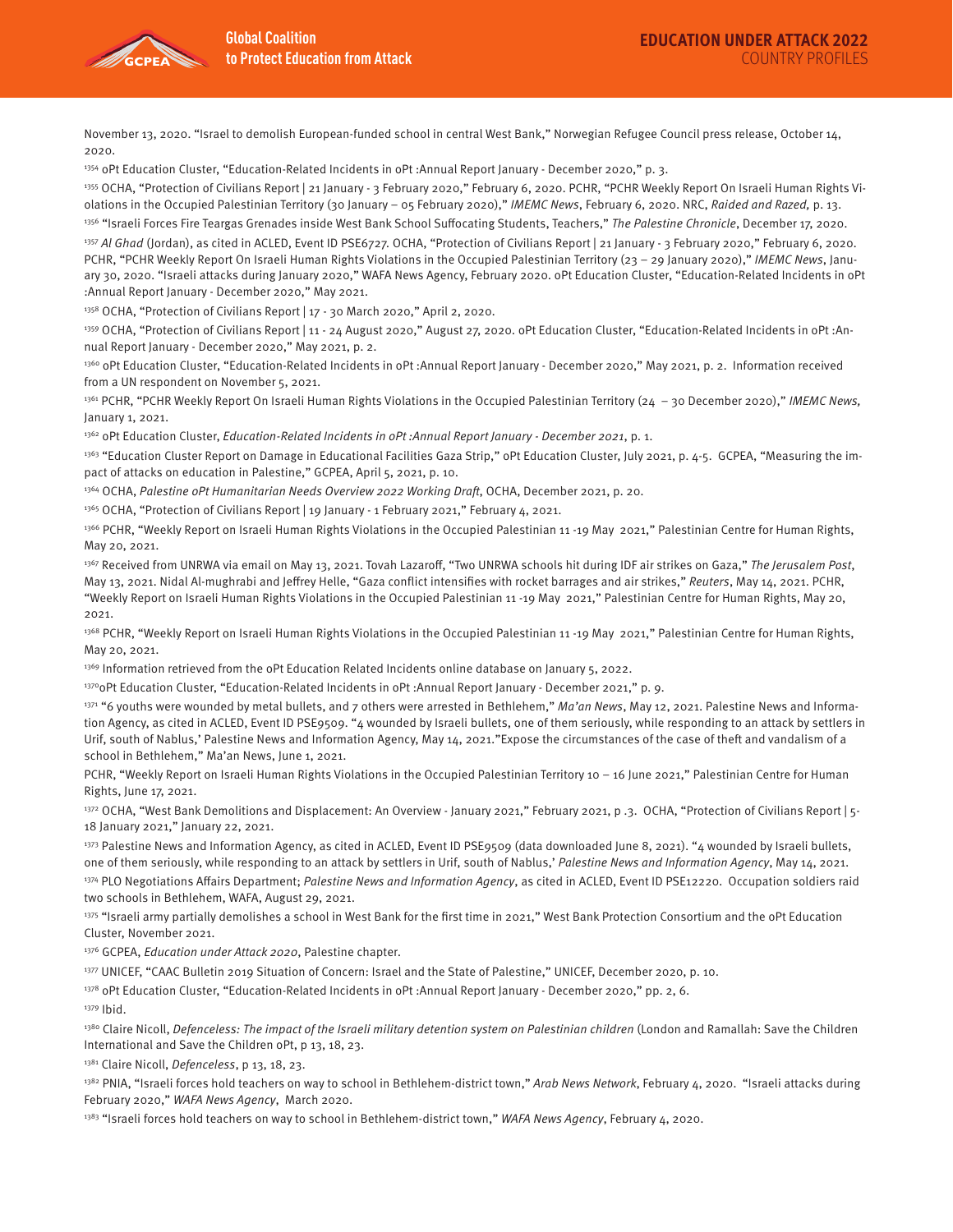

<sup>1384</sup> "Israeli soldiers prevent farmers access to their lands, teachers to their schools in south of the West Bank," *WAFA News Agency*, December 8, 2020.

1385 A full list of references can be found on GCPEA's website, https://protectingeducation.org/wp-content/uploads/eua\_2022\_references.pdf <sup>1386</sup> OCHA, "Protection of Civilians Report | 4 - 17 February 2020," February 20, 2020. PCHR, "PCHR Weekly Report On Israeli Human Rights Violations in the Occupied Palestinian Territory (13-19 February 2020)," IMEMC News, February 21, 2020. Information received from a UN respondent on December 28, 2021.

<sup>1387</sup> "Autistic Palestinian shot by Israeli police buried amid revenge call," BBC News, June 1, 2020. "An Autistic Man Is Killed, Exposing Israel's Festering Police Brutality Problem," The New York Times, December 7, 2020. PCHR, "PCHR Weekly Report On Israeli Human Rights Violations in the Occupied Palestinian Territory (28 May – 03 Jun 2020)," IMEMC News, June 4, 2020. "Israel's Systematic Repression of Palestinians Continues during Pandemic," Item 7 General Debate - HRC45, Human Rights Watch, October 1, 2020.

1388 OCHA, "Protection of Civilians Report | 6 - 19 October 2020," October 23, 2020.

1389 Information retrieved from the oPt Education Related Incidents online database on January 5, 2022.

1390 A full list of references can be found on GCPEA's website, https://protectingeducation.org/wp-content/uploads/eua\_2022\_references.pdf

1391 "Soldiers Abduct Two High School Students Near Jenin," IMEMC, March 14, 2021.

<sup>1392</sup> PCHR, "Weekly Report on Israeli Human Rights Violations in the Occupied Palestinian 27 May - 02 June 2021," Palestinan Centre for Human Rights, June 3, 2021.

1393 oPt Education Cluster, "Education-Related Incidents in oPt : Annual Report January - December 2021," p. 8.

1394 "Top News from Israel & Palestine: September 22, 2021" Foundation for Middle East Peace, September 22, 2021.

1395 Dunia Al Watan; Ma'an News Agency; PLO Negotiations Affairs Department; Palestine News and Information Agency, as cited in ACLED, Event ID PSE12718. "Dozens of Palestinian schoolgirls hit with Israeli tear gas" The New Arab, November 16, 2021. "Army Fires Tear Gas at School Children near Nablus" IMEMC News, November 16, 2021.

1396 oPt Education Cluster, "Education-Related Incidents in oPt :Annual Report January - December 2021," p. 6.

1397 "Ma'an News Agency, as cited in ACLED, Data ID PSE11940. "United Nations Office for the Coordination of Humanitarian Affairs, "Protection of Civilians Report | 10 – 23 August 2021," August 27, 2021, p. 1. "Three Palestinians injured in clashes with Israeli forces," The Peninsula, August 19, 2021."Israeli forces injure two Palestinians in Tubas," Quds News Network, August 18, 2021.

1398 Palestine News and Information Agency, as cited in ACLED, Data ID PSE12851. "Soldiers Assault, Injure Three Journalists near Nablus," IMEMC News, November 28, 2021.

1399 UNICEF, "CAAC Bulletin 2019 Situation of Concern: Israel and the State of Palestine," UNICEF, December 2020, p. 10.

1400 oPt Education Cluster, "Education-Related Incidents in oPt :Annual Report January - December 2020."

1401 PCHR, "PCHR Weekly Report On Israeli Human Rights Violations in the Occupied Palestinian Territory (07 - 13 May 2020)," IMEMC News, May 15, 2020.

1402 Information retrieved from the oPt Education Cluster Education Related Incidents online database on January 5, 2022.

1403 PCHR, "Weekly Report on Israeli Human Rights Violations in the Occupied Palestinian 21-27 January 2021," Palestinian Centre for Human Rights, January 28, 2021. PCHR, "Weekly Report on Israeli Human Rights Violations in the Occupied Palestinian 27 May - 02 June 2021," Palestinian Centre for Human Rights, June 3, 2021. "Video mode: Israeli troops train near Palestinian homes in Tayasir, Jordan Valley," The Israeli Information Center for Human Rights in the Occupied Territories August 30, 2021.

1404 "Video mode: Israeli troops train near Palestinian homes in Tayasir, Jordan Valley," The Israeli Information Center for Human Rights in the Occupied Territories August 30, 2021.

1405 Information received via email from an NGO respondent on June 16, 2021. "Photos show Hamas tunnel dug underneath courtyard of UNWRA school in Gaza," Times of Israel, June 11, 2021.

<sup>1406</sup> "Photos show Hamas tunnel dug underneath courtyard of UNWRA school in Gaza," Times of Israel, June 11, 2021.

1407 Scholars at Risk Network, Academic Freedom Monitor, Birzeit University, July 9, 2020.

1408 "Israeli Troops Invade Birzeit University Dorms; Abduct 5 Students," IMEMC News, March 7, 2020.

1409 Scholars at Risk Network, Academic Freedom Monitor, Birzeit University, June 4, 2020, https://www.scholarsatrisk.org/report/2020-06-04-birzeit-university/ (accessed January 6, 2021); "Palestinian student Yahya al-Qarout abducted by Israeli occupation forces," Samidoun Network, June 4, 2020.

1410 Scholars at Risk Network, Academic Freedom Monitor, Birzeit University, July 9, 2020. "The occupation arrests 16 Palestinian citizens, including two leaders of "Hamas" movement," Quds Press International News Agency, July 9, 2020.

1411 Scholars at Risk Network, Academic Freedom Monitor, Al Quds University, July 16, 2020. Ahmed Abbes, Michel Broué, Chandler Davis, Adrien Deloro, Ivar Ekeland, Michael Harris, and Masha Vlasenko, "When Scientists Become Political Dissenters," Scientific American, October 16, 2020.

 $1412$  PCHR, "PCHR Weekly Report On Israeli Human Rights Violations in the Occupied Palestinian Territory (24 - 30 December 2020)," IMEMC News, January 1, 2021.

1413 "Israeli Occupation forces arrest dozens of Birzeit University students (2020-2021 academic year update)," Birzeit University news release, August 5, 2021.

1414 PCHR, "Weekly Report on Israeli Human Rights Violations in the Occupied Palestinian 4 -10 February 2021," Palestinan Centre for Human Rights, February 11, 2021.